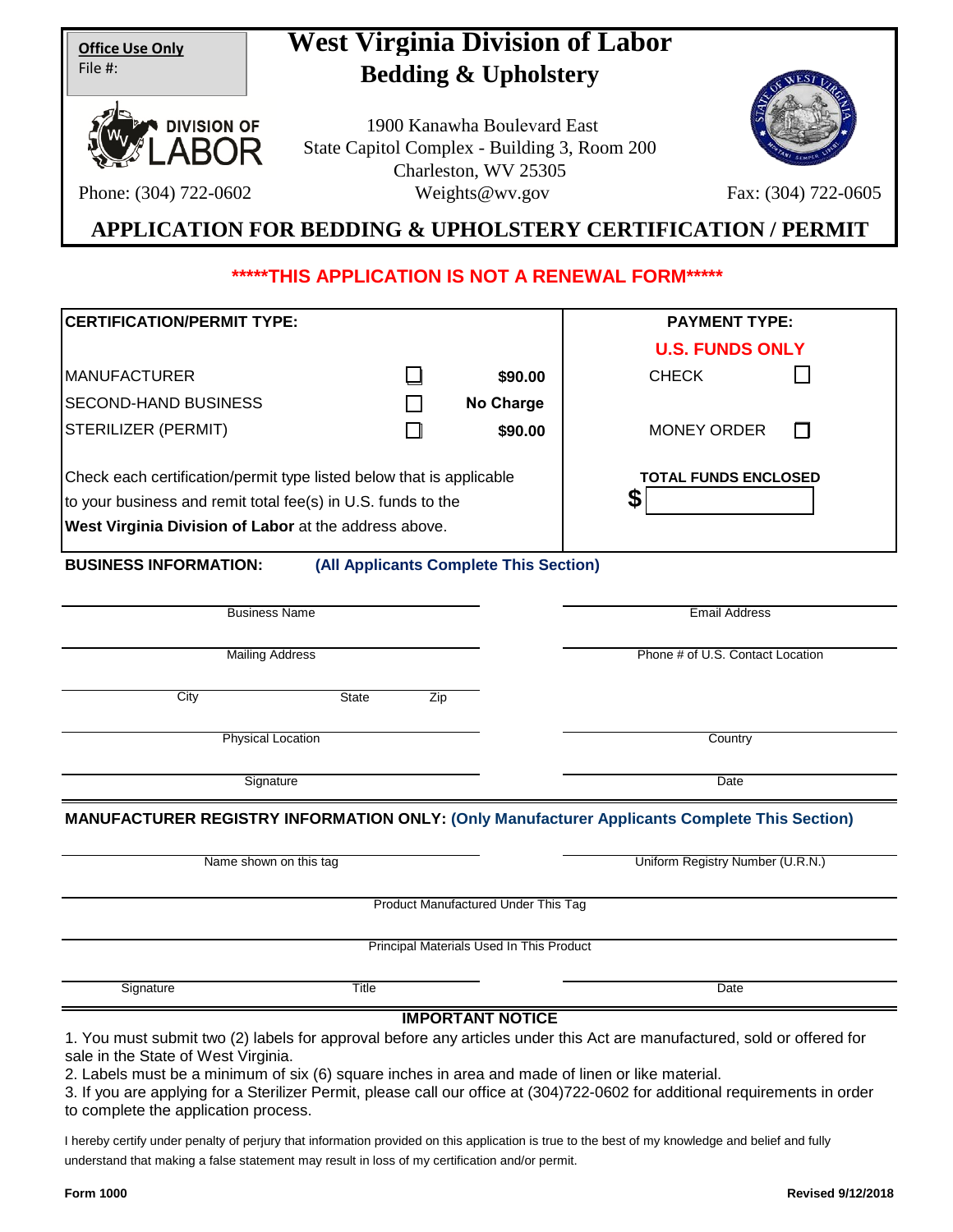# **WEST VIRGINIA CODE CHAPTER 47 REGULATION OF TRADE**

# **ARTICLE 1A REGULATION AND CONTROL OF BEDDING AND UPHOLSTERY BUSINESSES**

#### **§47-1A-1. Purpose of article**

The purpose of this article is to protect the purchaser of articles of bedding as herein defined against disease and fraud.

## **§47-1A-2. Definitions**

As used in this article, unless the contents clearly require otherwise:

"Commissioner" means commissioner of labor.

"Department" means state department of labor.

"Bedding" or "articles of bedding" includes upholstered furniture and filling material (as herein defined) and any mattress, pillow, cushion, quilt, bed pad, comforter, upholstered spring bed, headboard, box springs, davenport or day bed, bedsprings, metal couch, metal bed, metal cot, metal cradle, metal bassinette, which is wholly or partly upholstered and is used or intended for use for sleeping, resting or reclining purposes.

"Upholstered furniture" means any article of household furniture wholly or partly stuffed or filled with soft material which is used or intended for use for sitting, resting or reclining purposes."Upholstered furniture" does not include any seat or cushion which is used in any automobile, truck, bus or airplane.

"Filling material" includes any hair, down, feathers, wool, cotton, kapok, or other soft material used in the manufacture of and for filling articles of bedding or upholstered furniture.

"New" means any material or article which has not been previously used for any purpose, including byproducts produced in the manufacture of any fabric and material reclaimed from new fabric: *Provided, however,* That an article of bedding returned by the purchaser for exchange, alteration, or correction within thirty days after date of delivery after original sale at retail, shall be deemed to be a new article, but if such article is returned later than thirty days after the date of such delivery, such article shall be deemed to be secondhand.

"Secondhand" means any material or article of which prior use has been made, except as otherwise provided in this article.

"Manufacture,""making,""make," or "made" includes altering, repairing, finishing or preparing articles of bedding or upholstered furniture or filling materials for sale, including remaking or renovating when done away from the home of the owner.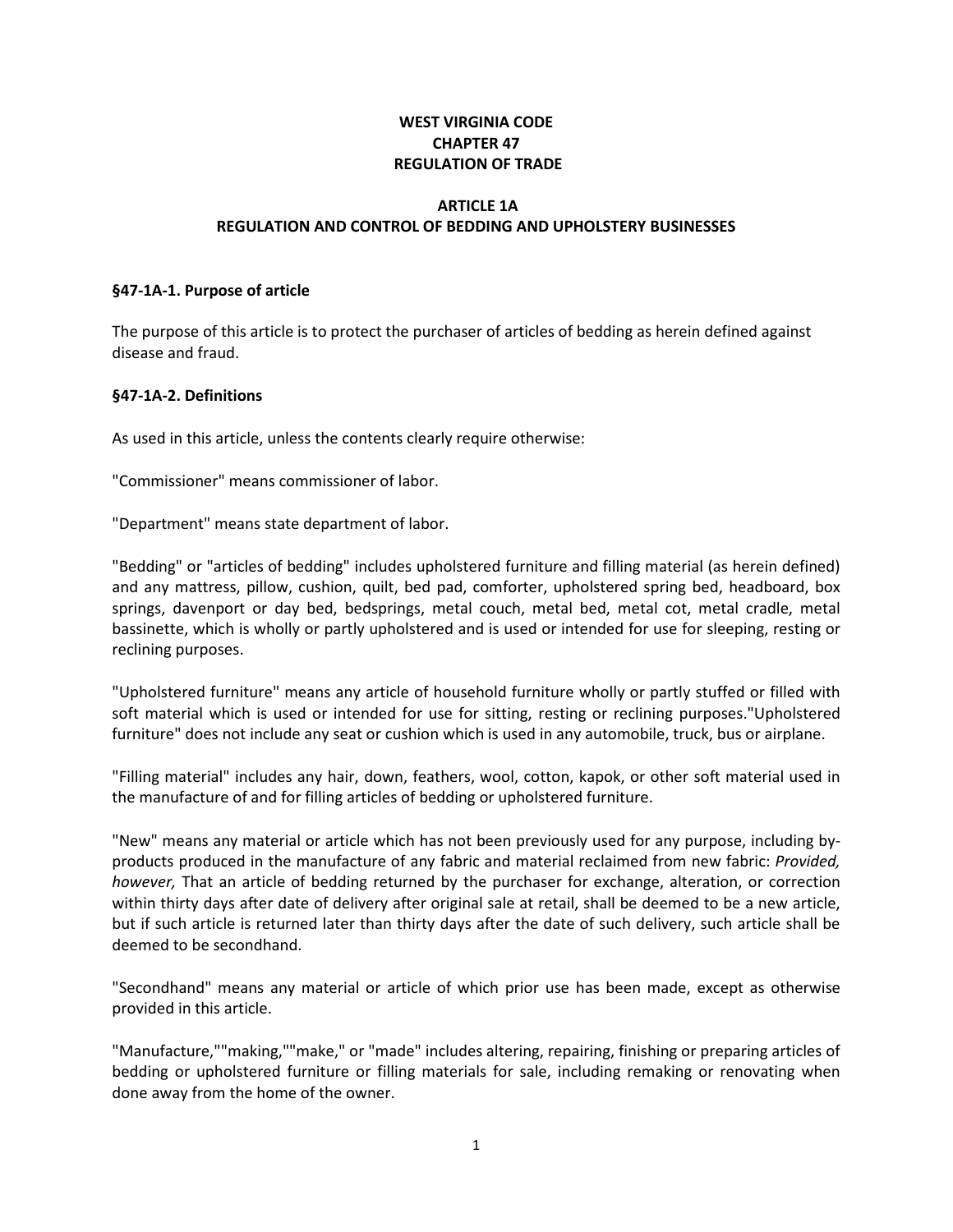"Sale,""sell," or "sold" includes offering or exposing for sale or exchange or lease or consigning or delivery in consignment for sale, exchange or lease or holding in possession with like intent.

"Person" shall include persons, partnerships, corporations and associations.

# **§47-1A-3. Sales of new or secondhand bedding prohibited unless tagged; sales of secondhand filling material as new prohibited; presence of secondhand material or bedding as evidence of sale or use**

No person shall sell as new any article of bedding unless it is made from all new material and shall be tagged as hereinafter provided.

No person shall sell, representing it to be new material, any secondhand hair, down, feathers, wool, cotton, kapok or other material used for filling articles of bedding.

No person shall sell any article of bedding made from secondhand material unless it shall be tagged as hereinafter provided.

For the purposes of this article, the presence on the premises of any maker or vendor of any secondhand filling material or article of bedding shall be presumptive evidence of the sale or use.

## **§47-1A-4. Bedding and filling material exposed to disease to be sterilized and tagged before sale**

No person shall sell any article of bedding, or any filling material used in the making thereof, which has been used by or about any person having an infectious or contagious disease unless such article or material shall have been sterilized and is tagged as hereinafter provided.

## **§47-1A-5. Filling material from any animal or fowl or unsanitary material to be sterilized**

No person shall use any filling material to make any article of bedding for sale that is made from material (a) that comes from any animal or fowl, (b) that contains any bugs, vermin, insects or filth, (c) that is unsanitary, unless such material has been thoroughly sterilized by a process approved by the commissioner.

## **§47-1A-6. Secondhand filling material to be sterilized**

No person shall use any filling material to make any article of bedding for sale that is made from material that is secondhand unless such material has been thoroughly sterilized by a process approved by the commissioner.

## **§47-1A-7. Registration by sellers of bedding or filling material required**

No person, firm or corporation shall sell or offer for sale any article of bedding or filling material, as defined in this article, in the state of West Virginia, unless the person, firm or corporation is registered and paid the registration fee as defined in section fourteen of this article.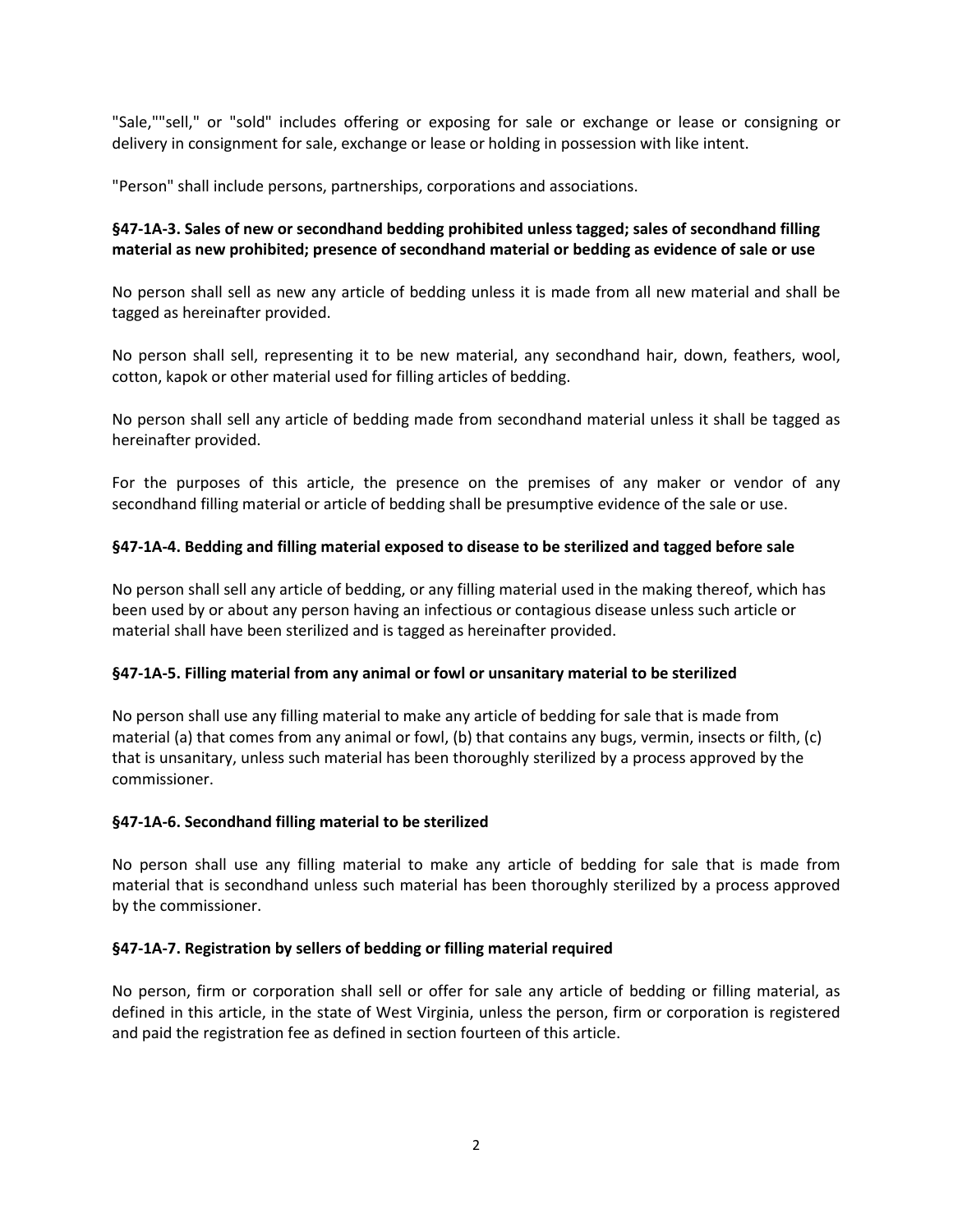#### **§47-1A-8. Altering, defacing or removing tag or stamp**

No person other than a purchaser at retail for his own use or benefit, except as herein otherwise provided, shall remove, deface, alter or cause to be removed, defaced or altered, any tag or inspection stamp attached to an article of bedding: **Provided, however,** That immediately after material used for filling has been removed from its container, the tag and inspection stamp thereon shall be removed and destroyed by the person removing such material.

#### **§47-1A-9. Counterfeiting stamps or permits**

No person shall have in his possession or shall make, use or sell any counterfeit or colorable imitation of the inspection stamp or permit required by this article. Each counterfeited or imitated stamp or permit made, used, sold, offered for sale, delivered or consigned for sale shall constitute a separate offense.

#### **§47-1A-10. Sterilization processes; annual permits**

(a) Any sterilization process used in connection herewith shall be approved by the commissioner. Every person desiring to operate such sterilization process shall first obtain a numbered permit from the commissioner and shall not operate such process unless such permit is kept conspicuously posted in his or her establishment. Application for such permit shall be accompanied by the specifications for the sterilization process to be employed by the applicant, in such form as the commissioner shall require. The commissioner shall take final action upon all completed permit applications within thirty days of receipt if the application is uncontested, or within ninety days if the application is contested. Such permit shall expire one year from date of issue.

(b) The commissioner may revoke or suspend any permit for violation of the provisions of this article. Upon notification of such revocation or suspension, the person to whom the permit was issued, or his or her successor or assignee, shall forthwith return such permit to the commissioner.

#### **§47-1A-11. Statements required on tags to be affixed to bedding**

(1) Every article of bedding made for sale, sold or offered for sale shall have attached thereto a tag on which is stated the name of the filling material used, that such material used is new or secondhand and, when required to be sterilized, that such material has been sterilized and the number of the sterilization permit. Such tag shall also contain the name and address of the maker or the vendor and the registry number, as hereinafter provided, of the maker.

(2) Every remade or renovated article of bedding not for sale, before returned to the owner for his own use, shall have attached thereto a tag which, in addition to the statements hereinabove required, shall state the name and address of the remaker or renovator or the statement "remade and renovated for" followed by the name and address of the person for whom the article of bedding is renovated.

(3) In the description of the filling material used on any tag attached to an article of bedding, no term or designation intended or likely to mislead shall be used; but where such article contains more than one material, the amount of such materials shall be stated on the tag and there shall be no variance in excess of ten per centum from the amount stated on the tag: *Provided, however,* That no variance shall be allowed for filling material which is described as "all,""pure,""100%" or terms of similar import.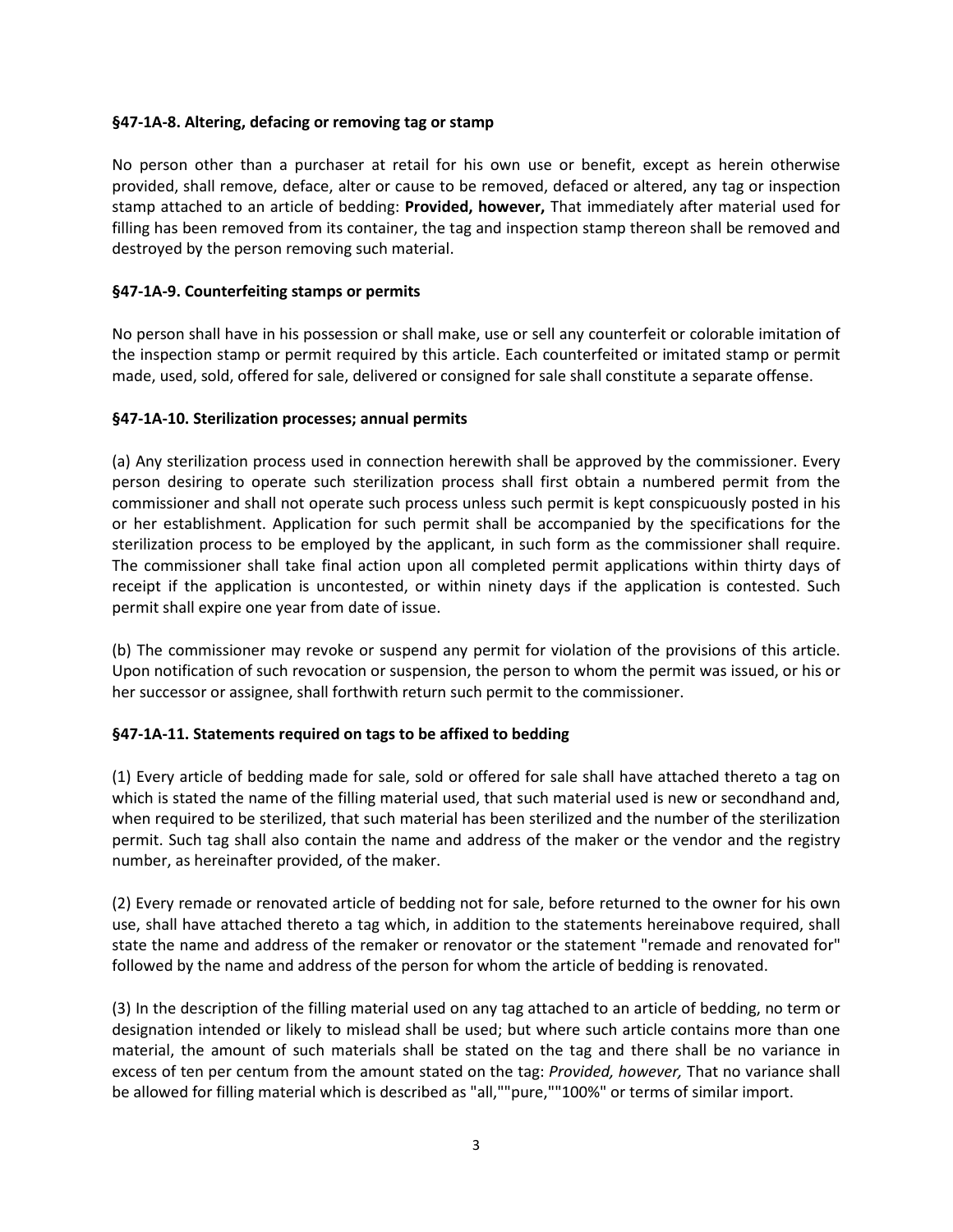(4) A complete secondhand article of bedding which has not been remade or renovated may be sold "as is" without being sterilized, but the original tag shall be removed by the vendor and he shall attach a tag stating that the article is secondhand - - "contents unknown." This requirement shall not apply to articles sold at public auction, the sale of antique furniture, or to a private sale from the home of the owner direct to the purchaser: Provided, however, That the exceptions herein stated shall not authorize the sale of an article of bedding that has been exposed to infectious or contagious disease and which, after such exposure, has not been sterilized and approved for use.

# **§47-1A-12. Tags to be approved by commissioner; material, color, form and size of tag**

(1) Whenever a tag is required by this article, it shall be approved by the commissioner. Tags shall be made of muslin, linen or other material of like durability and shall be the same color stock throughout. Paper-faced tags shall not be used.

(2) For designating all new material, the tags shall be white; for designating secondhand or renovated material or articles, the tag shall be yellow; for designating articles or materials placed off-sale by the commissioner, as hereinafter provided, the tag shall be blue; and for designating articles or materials exposed to infectious or contagious disease and declared "unclean" by the commissioner, as hereinafter provided, the tag shall be red.

(3) Statements required on tags shall be legibly printed or stamped on one side only, in the English language, and in letters at least one eighth of an inch in height. Tags attached to mattresses or pillows shall be at least six square inches in area. The commissioner may permit smaller tags or he may require larger tags for other articles. On each tag, there shall be a certification that such article complies with the requirements of law, but such tag also may state that the article complies with the law of any other state.

# **§47-1A-13. Commissioner's authority to prohibit sales; tagging bedding or material exposed to disease "unclean"**

(1) The commissioner shall order off-sale, and may so tag, any article of bedding or material therefor, which is not tagged as hereinbefore required or which is tagged with a tag bearing a misleading term, description, designation or statement and no articles or materials placed off-sale or seized by the commissioner, or any duly authorized employee of the bedding division, shall be sold nor shall the contents thereof be altered, interfered with or removed in whole or in part, nor shall the articles or contents thereof be removed from the premises where placed off-sale or seized until such articles or materials are released by the commissioner. All articles or materials placed off-sale or seized shall be subject to frequent examination by the commissioner or his duly authorized inspector. Such articles or materials must be so placed or stored as to be readily accessible at all times and shall be produced for examination upon demand of the commissioner or any such employee made upon the person or persons in charge of the establishment or premises where such articles or materials are placed off-sale or were seized.

(2) If the commissioner or any duly authorized employee of the bedding division shall find any article of bedding or filling material which has been used by or about any person having an infectious or contagious disease, he shall tag such article of bedding or material with a tag bearing the word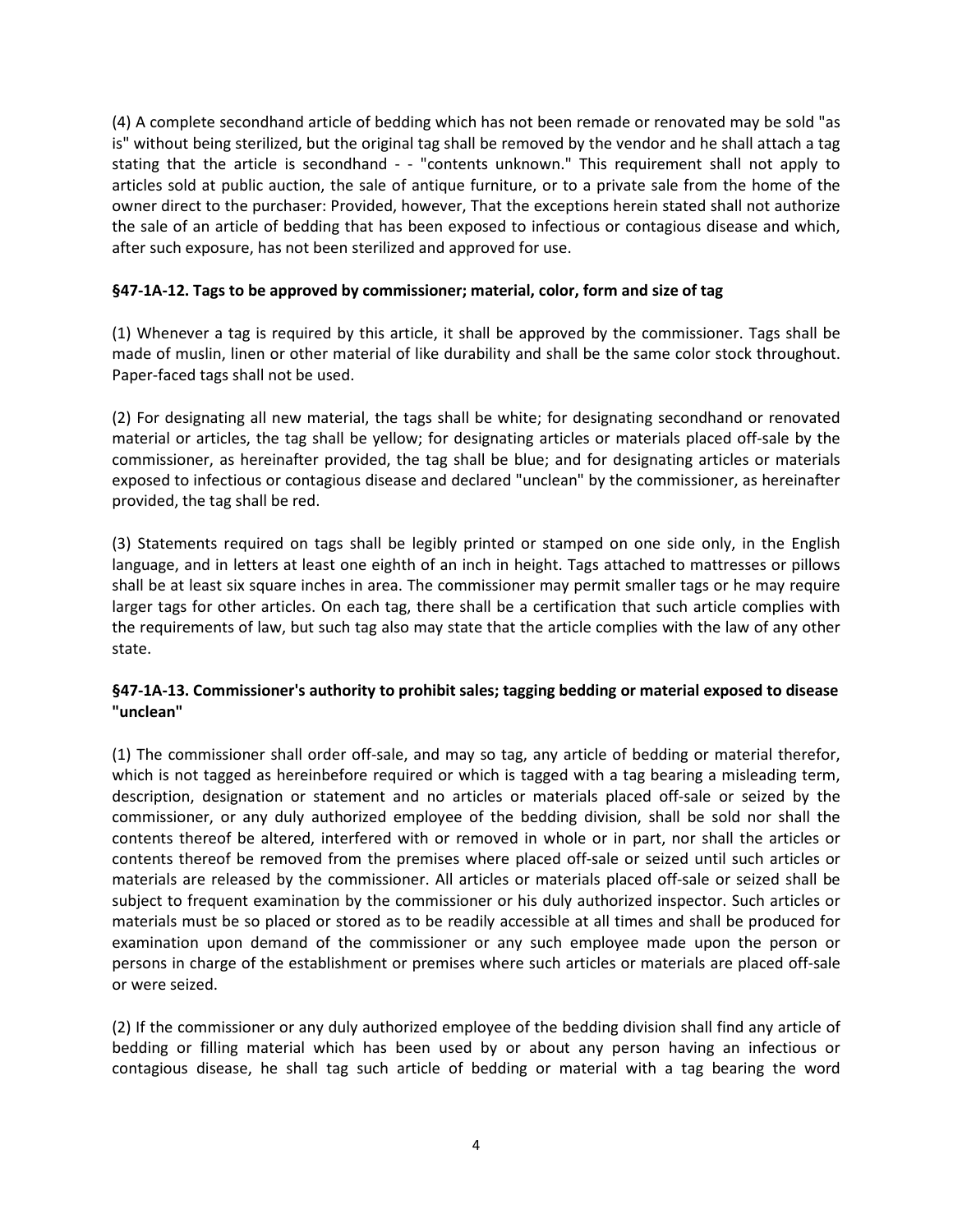"unclean" in conspicuous letters. Such tag shall not be removed except by the commissioner or such duly authorized employee.

# **§47-1A-14. Annual registration and permit fees**

(a) The annual registration fee for all manufacturers shipping or selling articles of bedding and for upholsterers or renovators, as defined in this article, in the State of West Virginia shall be \$90, payable on the first day of the fiscal year. Any manufacturer, upholsterer or renovator who submits an annual registration fee on or after July 16 shall pay a \$25 late fee in addition to the annual fee.

(b) The annual sterilizer permit fee shall be \$90, payable on the first day of the fiscal year. Any sterilizer who submits an annual permit fee on or after July 16 shall pay a \$25 late fee in addition to the annual fee.

(c) The fee for reissuing a revoked or expired registration or permit shall be \$90.

(d) All fees paid pursuant to this article shall be paid to the Commissioner of Labor and deposited in an appropriated special revenue account hereby created in the State Treasury to be known as the Bedding and Upholstery Fund and expended for the implementation and enforcement of this article. Amounts collected which are found from time to time to exceed funds needed for the purposes set forth in this article may be utilized by the commissioner as needed to meet the division's funding obligations.

# **§47-1A-15. Organization of bedding division; rules and regulations; enforcement of article**

The commissioner of labor shall have the power and duty, to:

(1) Create and organize a division of the department of labor to be known as the "bedding division" for the purpose of administering and enforcing the provisions of this article; (2) appoint, remove and fix the compensation of the employees of the bedding division; (3) prescribe uniform rules pertaining to and not in conflict with the provisions of this article, to carry out the intent and purpose of this article; (4) invoke any legal, equitable or special remedy for the enforcement of orders or the provisions of this chapter; (5) cooperate with other agencies of the state of West Virginia for the purpose of securing laboratory analyses of the filling material used in articles of bedding; (6) exercise any other power necessary for the proper administration of the division of bedding, and the enforcement of the provisions contained in this article.

## **§47-1A-16**

Repealed.

Acts, 1963 Reg. Sess., Ch. 89.

## **§47-1A-17. Power of inspection and seizure; obstruction of commissioner or employees prohibited**

Every place where articles of bedding are made, remade or renovated, or materials therefor are prepared or sterilized, where such articles or materials are sold, shall be subject to inspection by the commissioner or duly authorized employee of the bedding division who shall have the power to inspect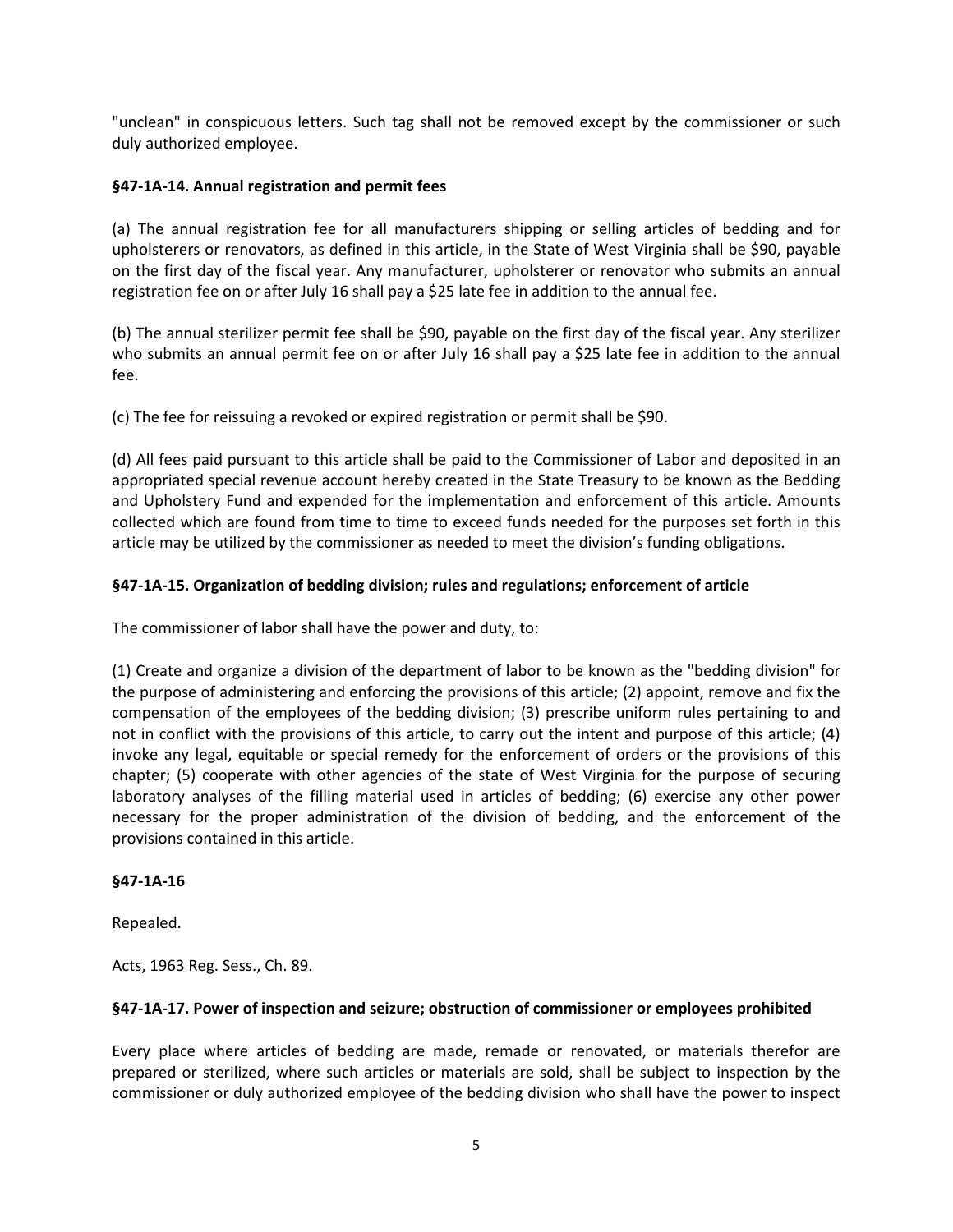the manufacture and sale or delivery of all articles or materials covered by this article, to open and examine the contents thereof and power to seize and hold for evidence any article of bedding, in whole or in part, which he has reason to believe is made or sold or held in possession in violation of this article. No person shall interfere with, obstruct or otherwise hinder the commissioner or an employee of the bedding division in the performance of his duties.

#### **§47-1A-18. Penalties for violations**

Any person who violates a provision of this article shall be guilty of a misdemeanor, and, upon conviction thereof, shall, for a first offense, be fined not less than fifty dollars nor more than five hundred dollars; for a second or subsequent offense, shall be fined not less than one hundred dollars nor more than one thousand dollars or imprisoned for not more than thirty days, or both, such fine and imprisonment to be within the discretion of the court.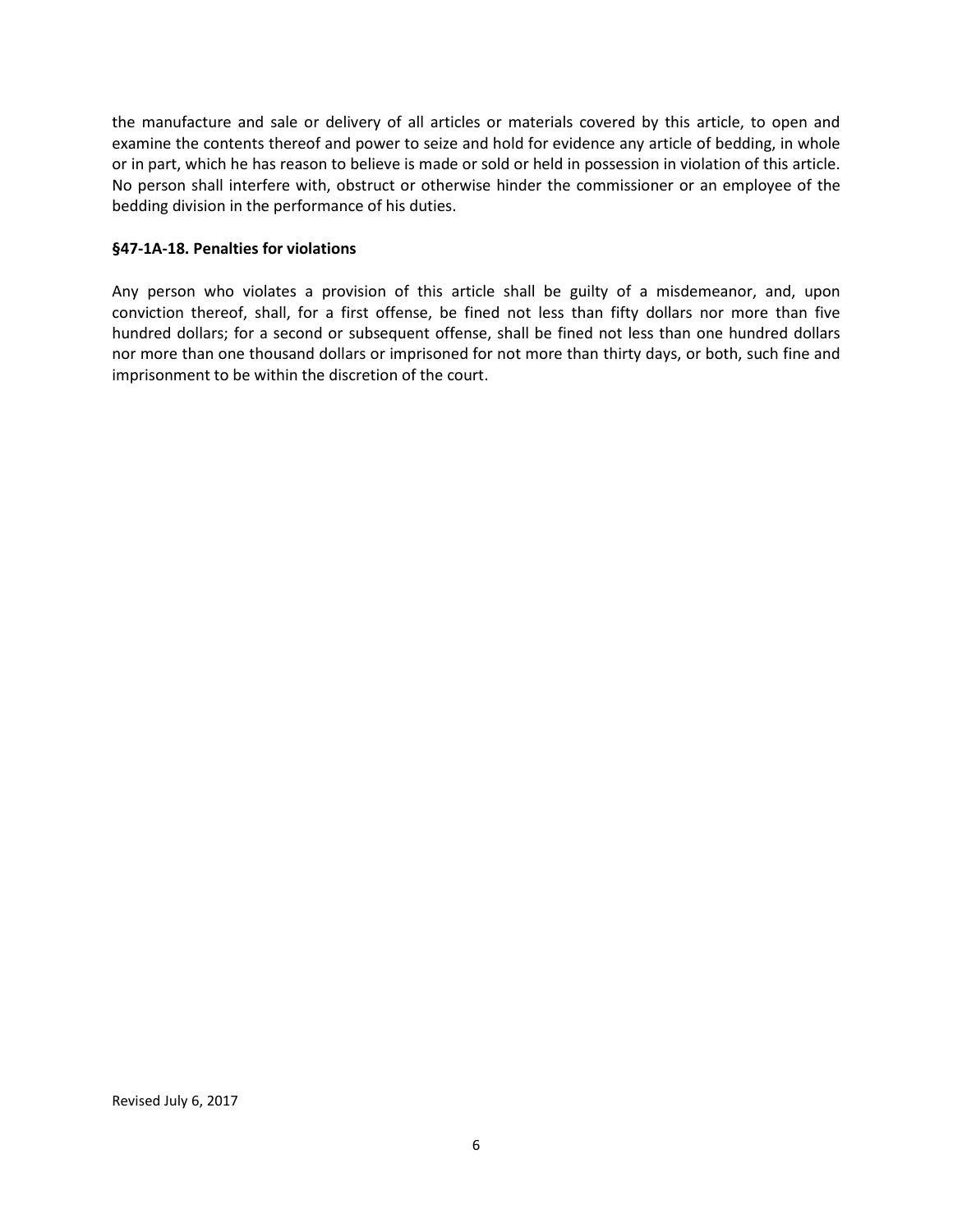# **LEGISLATIVE RULE TITLE 42 DIVISION OF LABOR**

## **SERIES 12 BEDDING AND UPHOLSTERED FURNITURE**

#### **§42-12-1. General.**

1.1. Scope. -- Legislative Rules and Regulations for bedding and upholstery businesses are for the purpose of carrying out the intent and purpose of W. Va. Code §47-1A.

1.2. Authority. -- W. Va. Code §47-1A-15.

1.3. Filing Date. -- June 3, 2013.

1.4. Effective Date. -- July 1, 2013.

1.5. Repeal of former rule. – This rule repeals and places 42 CSR 12, "Bedding and Upholstered Furniture" filed December 31, 1982 and effective December 31, 1982.

#### **§42-12-2. Application and Enforcement.**

2.1. Application. This rule applies to all persons governed or otherwise within the purview of the Regulation and Control of Bedding and Upholstery Businesses Act, W. Va. Code §47-1A -1, *et seq*.

2.2. Enforcement. The enforcement of this rule is vested with the West Virginia Division of Labor.

# **§42-12-3. Definitions.**

3.1. The "Act" or "the law," for purposes of this rule, means the Regulation and Control of Bedding and Upholstery Businesses Act, W. Va. Code §47-1A -1, *et seq*.

3.2. "Antique" means a product that is at least 75 years old.

3.3. "As is" means the condition of an intact, complete secondhand article of bedding that has not been remade or renovated in any way.

3.4. "Bedding" or "article of bedding" means any article intended for human use for sleeping, resting or reclining purposes, such as quilted pads, mattress pads, hammock pads, mattresses, comforters, quilts, sleeping bags, box springs, studio couches, pillows, cushions, etc., and includes the filling material used in their manufacture.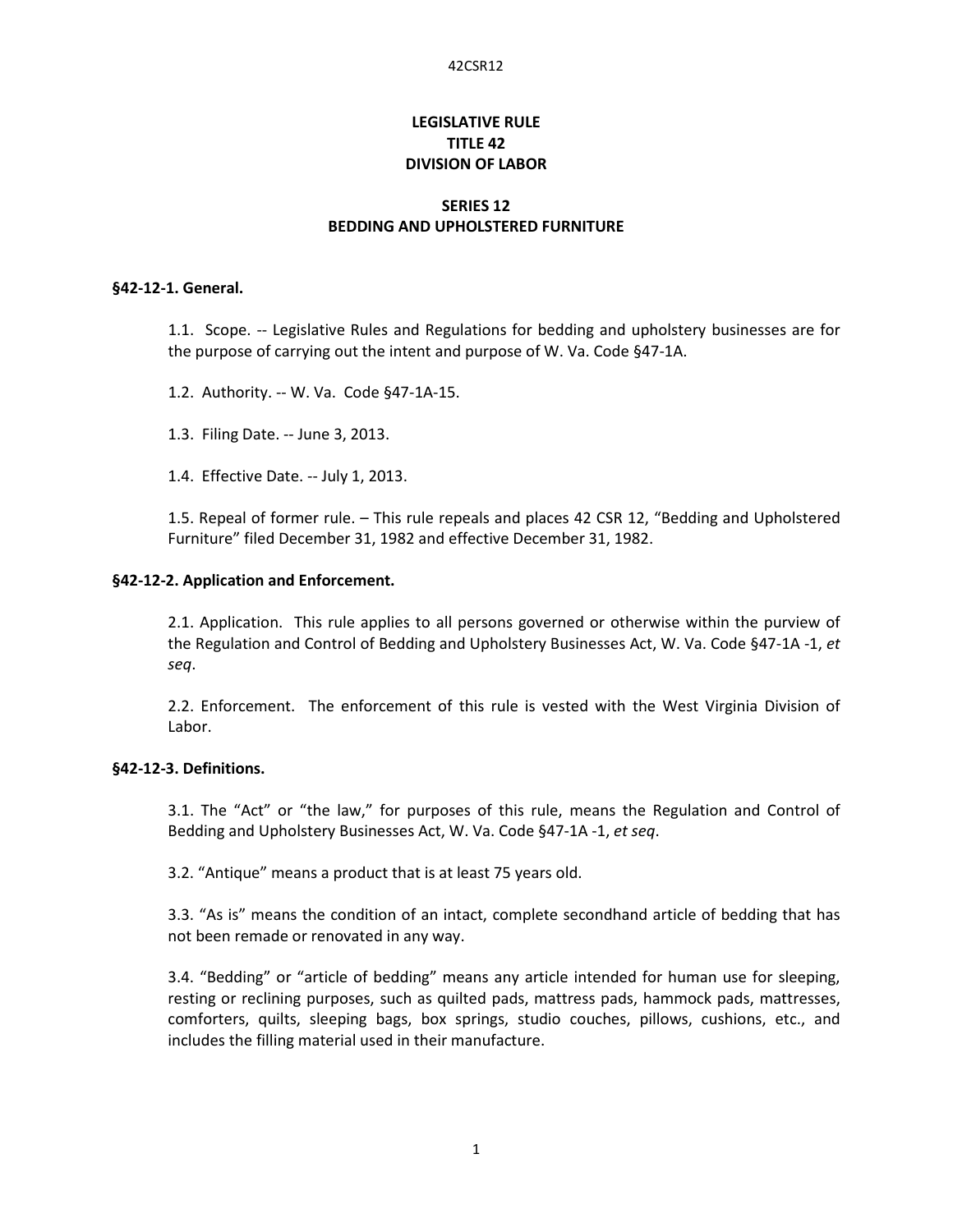3.5. "Fill material" or "filling material" means any material used in the manufacture or renovation of articles of bedding or upholstered furniture, including cotton, wool, kapok, feathers, down, hair or any other material or combination of materials.

3.6. "IABFLO" refers to the International Association of Bedding and Furniture Law Officials, http://abflo.info/index.htm.

3.7. "Manufacturer" means a person that makes or produces articles of bedding, upholstered furniture, or filling material, using either new or secondhand materials.

3.8. "Person" means an individual, a partnership, an association, a business, an auctioneer, a trust, a corporation, or any other entity engaged in the manufacturing, selling, renovating, upholstering or sterilizing any article of bedding, upholstered furniture or filling material.

3.9. Registration number" or "registry number" means the unique number assigned by the Division to an applicant for a registration certificate, or a uniform registry number assigned to an applicant by another State.

3.10. "Renovator" means a person who repairs, remakes, rebuilds, recovers, restores, renovates or renews any article of bedding or upholstered furniture.

3.11. "Retailer," "seller," "supplier," "distributor" or "vendor" means a person who sells any article of bedding, upholstered furniture or filling material.

3.12. "Sell" means to offer or expose for sale, barter, trade, deliver, give away, rent, consign, lease, possess with an intent to sell, or dispose of in any commercial manner.

3.13. "Sterilizer" means a person who sterilizes articles of bedding, upholstered furniture or filling material.

3.14. "Tag," "label," or "law label" means the tag or label required by W. Va. Code §47-1A-11 to be affixed to articles of bedding or upholstered furniture.

3.15. "Uniform Registry Number System" means the system accepted by all states in the United States that allows the use of one state's registration number for use on any other state's law labels or tags.

3.16. "Upholstered furniture" means any article of furniture intended for human use for sitting, resting or reclining that is wholly or partially stuffed or filled with filling material, including outdoor furniture pads.

3.17. "Upholsterer" means a person who manufactures upholstered furniture.

#### **§42-12-4. Adoption of Standardized Classification of Filling Materials**.

IABFLO's "Classification of Filling Materials" is adopted and incorporated by reference in this rule.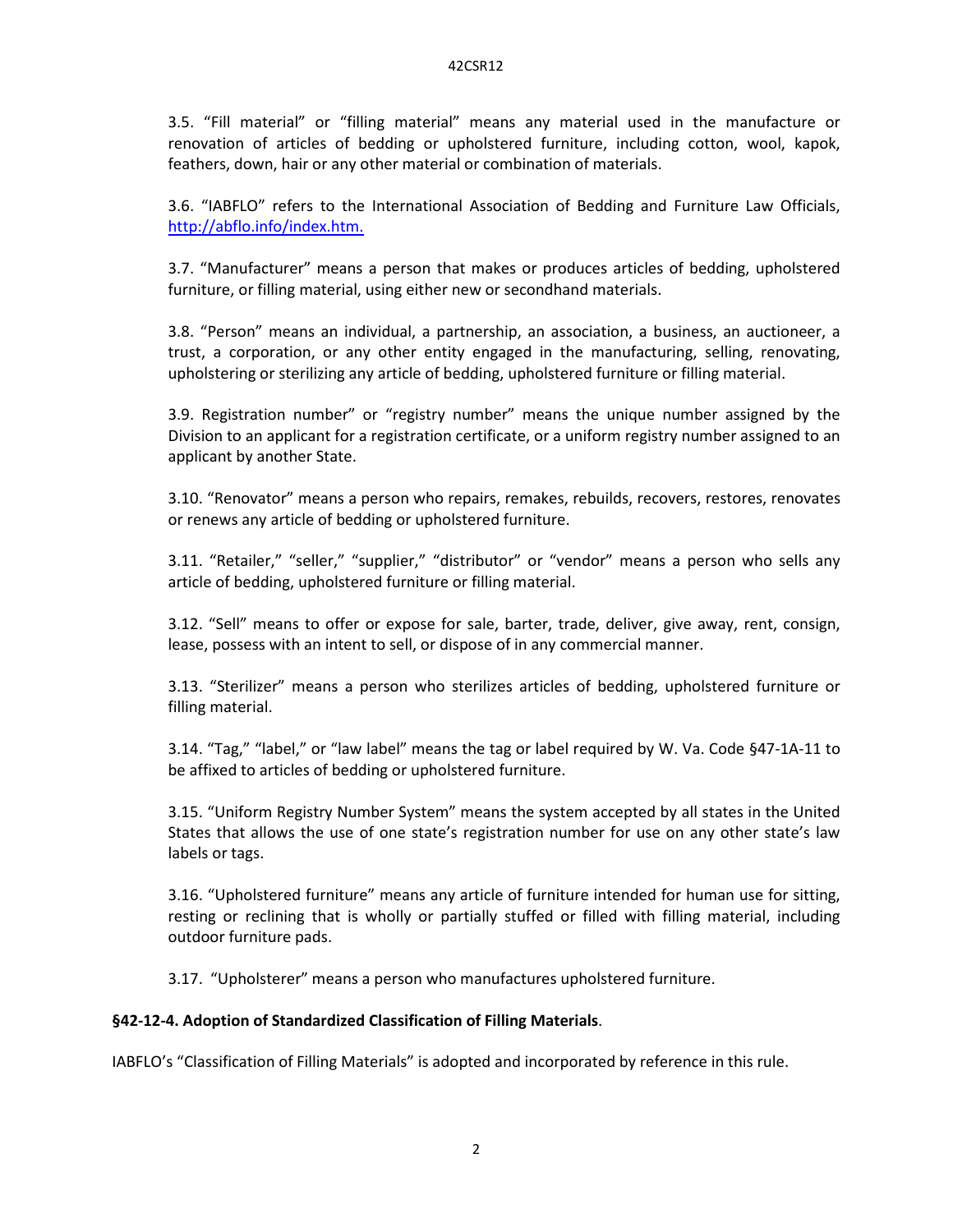#### **§42-12-5. Registration Certificate Required; Validity.**

5.1. Before manufacturing, renovating, or upholstering any article of bedding, upholstered furniture or filling material for shipment into or sale or rental in this State, a manufacturer, renovator or upholsterer shall submit a properly completed application for a registration certificate to the Commissioner on a form provided by the Division.

5.2. A registration certificate expires annually on June 30.

5.3. A registration certificate is valid for the business location and name as stated on the certificate, and is not valid if transferred or assigned to any other business location or name.

#### **§42-12-6. Initial and Renewal Application for a Registration Certificate; Fees.**

6.1. A manufacturer, renovator or upholsterer shall submit a separate application for a registration certificate for each business location or name.

6.2. An applicant for an initial or renewal manufacturer registration certificate shall include a \$50.00 fee for each business location or name.

6.3. An applicant for an initial or renewal renovator or upholsterer registration certificate shall include a \$10.00 fee for each business location or name.

6.4. An applicant for an initial or renewal registration certificate shall pay the required application fee in United States currency. The preferred method for payment of the application fee is by credit card.

6.4.1. If the applicant submits the fee by check, the check shall be drawn on a bank that has a banking charter or license issued by a state in the United States or is chartered by the Office of the Comptroller of the Currency.

6.4.2. If the applicant submits the fee by check drawn on a bank not chartered or licensed by a state in the United States or not chartered by the Office of the Comptroller of the Currency, the Commissioner shall refuse the check and return it to the applicant.

6.5. An applicant for an initial registration certification shall include 2 original tags or labels intended for use with an article of bedding, upholstered furniture or filling material.

6.5.1. An applicant may submit a template for approval by the Commissioner prior to having the tags or labels printed.

6.5.2. Before issuing a registration certificate, the Commissioner shall approve the applicant's tag or label for use.

6.6. The Division shall mail annual renewal applications to current certificate holders at their last known registered address no later than April 15.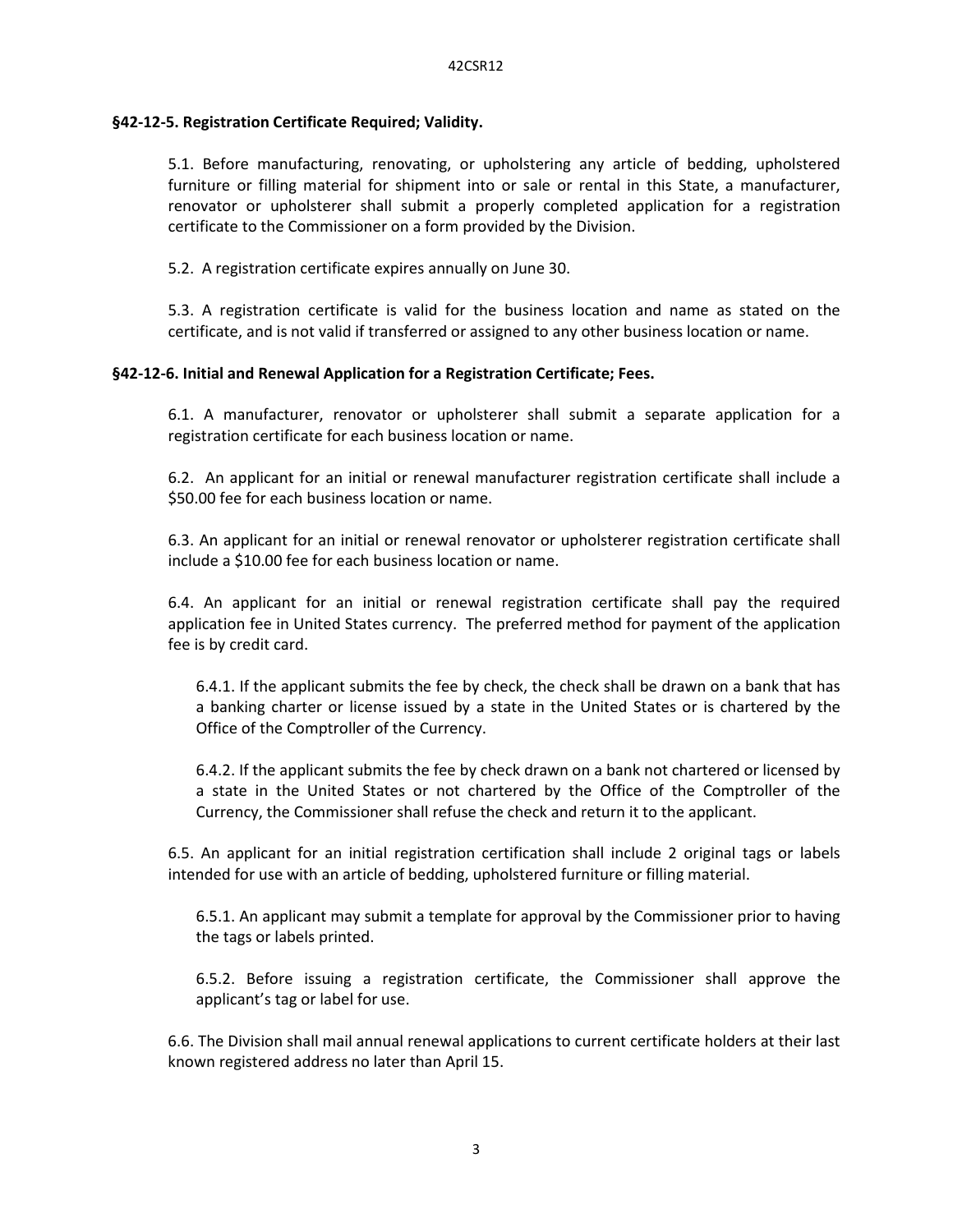## **§42-12-7. Sterilizer Permit Required; Posting of the Permit.**

7.1. Before sterilizing any article of bedding, upholstered furniture or filling material for shipment into, or for sale or rental in this State, a sterilizer shall submit a properly completed application for a sterilizer's permit to the Commissioner on a form provided by the Division.

7.2. A sterilizer permit expires annually on June 30.

7.3. A sterilizer permit is valid for the business location and name as stated on the permit, and is not valid if transferred or assigned to any other business location or name.

7.4. The sterilizer shall ensure that the sterilizer permit is conspicuously posted near the sterilizing equipment.

# **§42-12-8. Initial and Renewal Application for a Sterilizer Permit; Fees.**

8.1. A sterilizer shall submit a separate application for a sterilizer permit for each business location or name.

8.2. An applicant for an initial sterilizer permit shall include a \$25.00 fee for each business location or name.

8.3. An applicant for a renewal sterilizer permit shall include a \$10.00 fee for each business location or name.

8.4. An applicant shall pay the required application fee in United States currency. The preferred method for payment of the application fee is by credit card.

8.4.1. If the applicant submits the fee by check, the check shall be drawn on a bank that has a banking charter or license issued by a state in the United States or is chartered by the Office of the Comptroller of the Currency.

8.4.2. If the applicant submits the fee by check drawn on a bank not chartered or licensed by a state in the United States or not chartered by the Office of the Comptroller of the Currency, the Commissioner shall refuse the check and return it to the applicant.

8.5. An applicant for an initial or renewal sterilizer permit shall include a complete description of its sterilization process and procedures, including identification of the types of items to be sterilized and the names of the chemicals to be used.

8.6. An applicant for a renewal sterilizer permit shall include a description of any changes to its previously approved sterilization process.

8.7. Before issuing a sterilizer permit, the Commissioner shall approve the proposed sterilization process. If the Commissioner does not approve the sterilization process, he or she shall provide the applicant with a written explanation for the disapproval.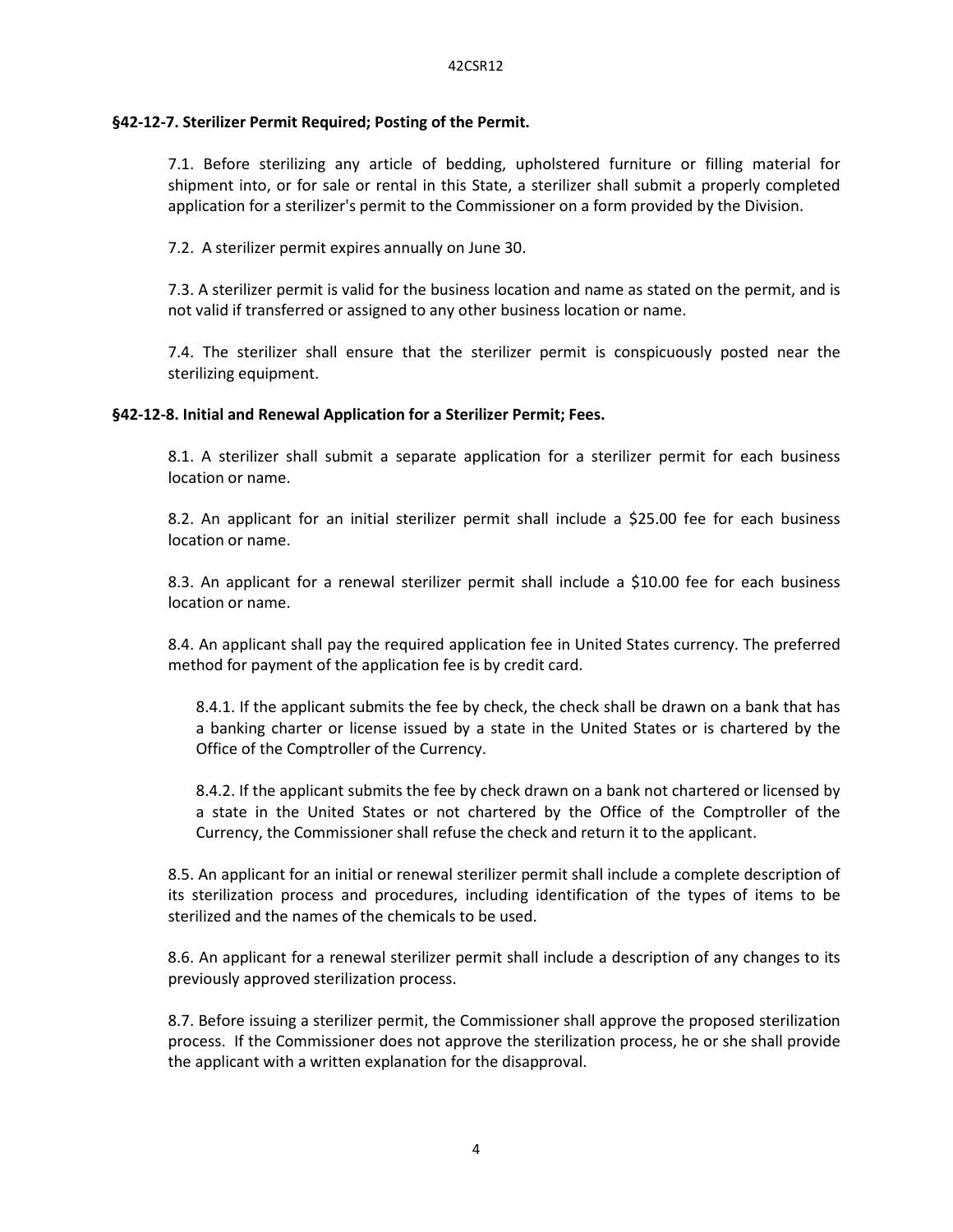8.8. The Division shall mail annual renewal applications to current permit holders at their last known address no later than April 15.

#### **§42-12-9. Issuance of a Registration or Permit Number.**

9.1. Upon receipt of a properly completed application for a registration certificate or sterilizer permit, the Division shall assign a registration or permit number to the applicant, or shall use the applicant's uniform registration number, if one is available.

9.2. The Division shall assign or use a unique registration or sterilizer number for each business name or location.

9.3. A manufacturer, renovator, upholsterer or sterilizer shall use the registration or permit number assigned by the Division on all labels or tags required by the Act or this rule.

#### **§42-12-10. Tags or Labels Required; Information Required**.

10.1. "All New Material" white tag or label.

10.1.1. A manufacturer shall ensure that a white tag or label is properly attached to an article of bedding, upholstered furniture or filling material that contains all new material, and that the white tag or label conforms to the provisions of W. Va. Code §§47-1A-11 and - 12.

10.1.2. When the bedding, upholstered furniture or filling material does not require sterilizing, the "All New Material" white tag or label shall conform to the sample tag in Appendix A of this rule.

10.1.3. When the bedding, upholstered furniture or filling material does require sterilizing, the "All New Material" white tag or label shall conform to the sample tag in Appendix B of this rule.

10.2. "Secondhand material" yellow tag or label.

10.2.1. A renovator, upholsterer or sterilizer shall ensure that a yellow tag or label is properly attached to an article of bedding, upholstered furniture or filling material that contains secondhand material, and that the yellow tag or label conforms to the provisions of W. Va. Code §§47-1A-11 and -12.

10.2.2. When the second-hand bedding or upholstered furniture has been renovated or otherwise remade and has been sterilized, the "Renovated or Remade - Sterilized" light yellow tag or label shall conform to the sample tag in Appendix C of this rule.

10.2.3. When the second-hand bedding or upholstered furniture has been renovated or otherwise remade for a specific owner and not for sale to the general public, the "Renovated or Remade for Specific Owner - Not To Be Sold" light yellow tag or label shall conform to the sample tag in Appendix D of this rule.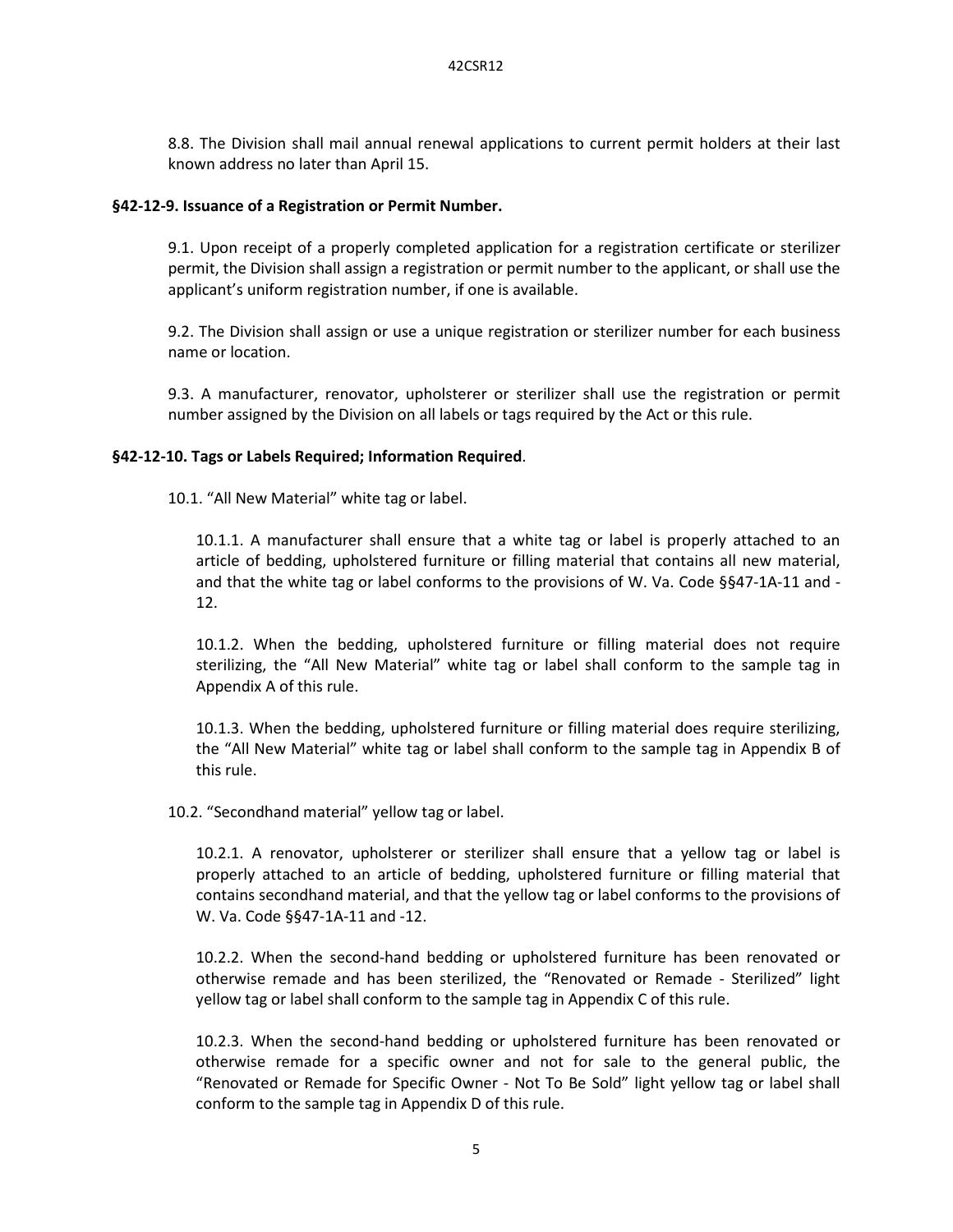10.2.4. When the second-hand bedding or upholstered furniture is intact, complete, has not been renovated or otherwise remade from its immediate prior owner, and has not been sterilized, the "Secondhand - Contents Unknown - Not Sterilized" dark yellow tag or label shall conform to the sample tag in Appendix E of this rule.

10.2.5. When the second-hand bedding or upholstered furniture is intact, complete, has not been renovated or otherwise remade from its immediate prior owner, and has been sterilized, the "Secondhand - Contents Unknown - Sterilized" dark yellow tag or label shall conform to the sample tag in Appendix F of this rule.

10.3. "Declared Unclean" red tag or label.

10.3.1. If the Commissioner determines that an article of bedding, upholstered furniture, or filling material has come into contact with, or could have come into contact with, an individual with an infectious or contagious disease, he or she shall cause a red tag or label to be affixed to the exposed items.

10.3.2. When an article of bedding, upholstered furniture or filling material has been declared unclean, the "Declared Unclean" red tag or label shall conform to the sample tag in Appendix G of this rule.

10.4. "Article or Material Placed Off-Sale" blue tag or label.

10.4.1. If the Commissioner determines that an article of bedding, upholstered furniture, or filling material is not properly tagged or labeled as required by W. Va. Code §§47-1A-11 and -12, or that the tag or label contains inaccurate or misleading terms or information, he or she shall cause a blue tag or label to be affixed to the improperly or inaccurately tagged or labeled items.

10.4.2. When an article of bedding, upholstered furniture or filling material has been improperly or inaccurately tagged or labeled, the "Article or Material Placed Off-sale" blue tag or label shall conform to the sample tag in Appendix H of this rule.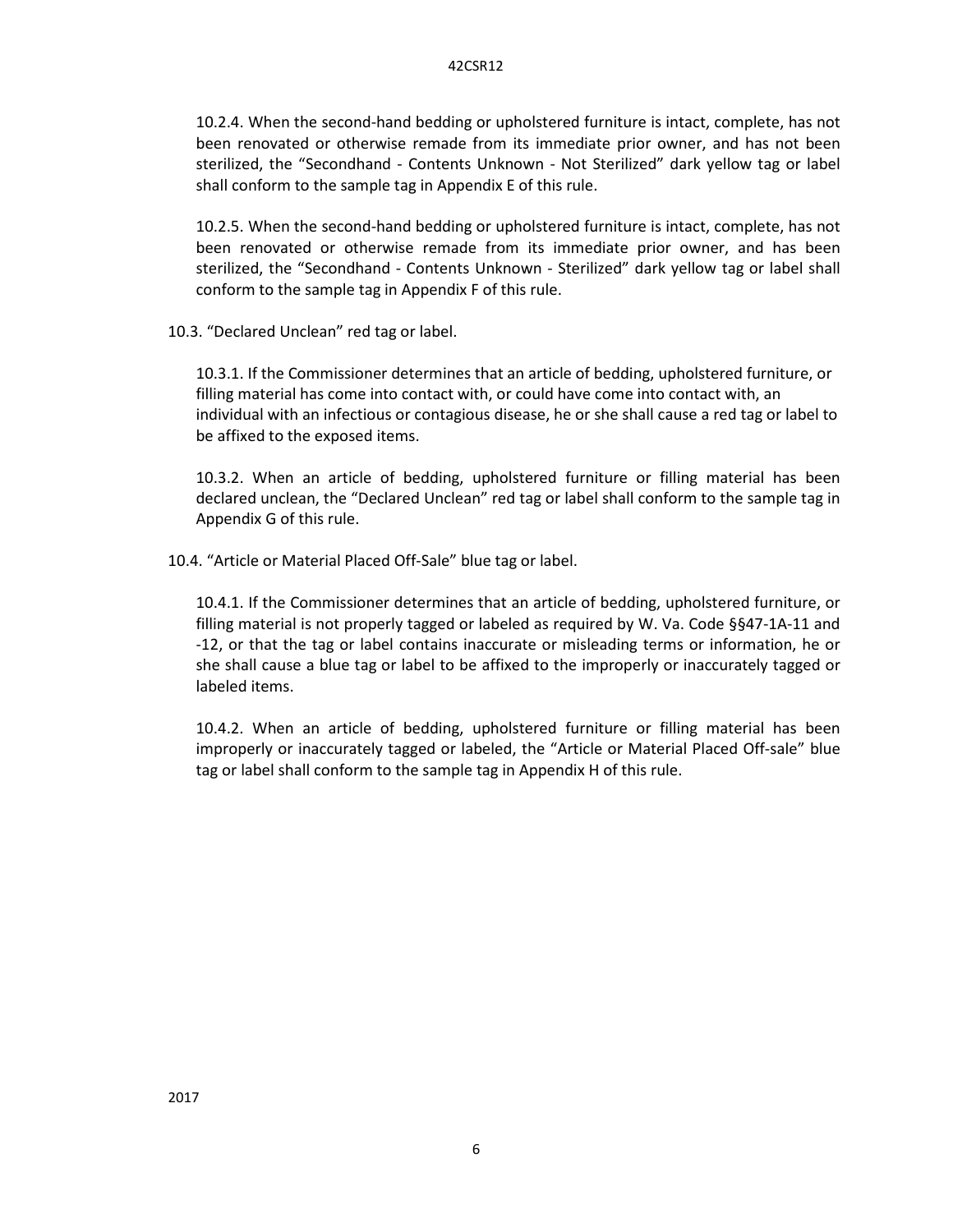# **Bedding Tag Printers (WV)**

# **Dunbar Printing Company**

/ 1310 Ohio Avenue Dunbar, WV 25064  $(304) 768 - 1281$ 

# **Greenbrier Printing Company**

Lewisburg, WV

 $(304) 645 - 3030$ 

Southern Law Label

(888) 829-8080

**Contact: Carolyn Bailey** 

cjb@southernlabel.com

\*\*\* This list is to be used solely for information purpose, and NOT to be considered as endorsement for any particular company or the service(s) each may provide.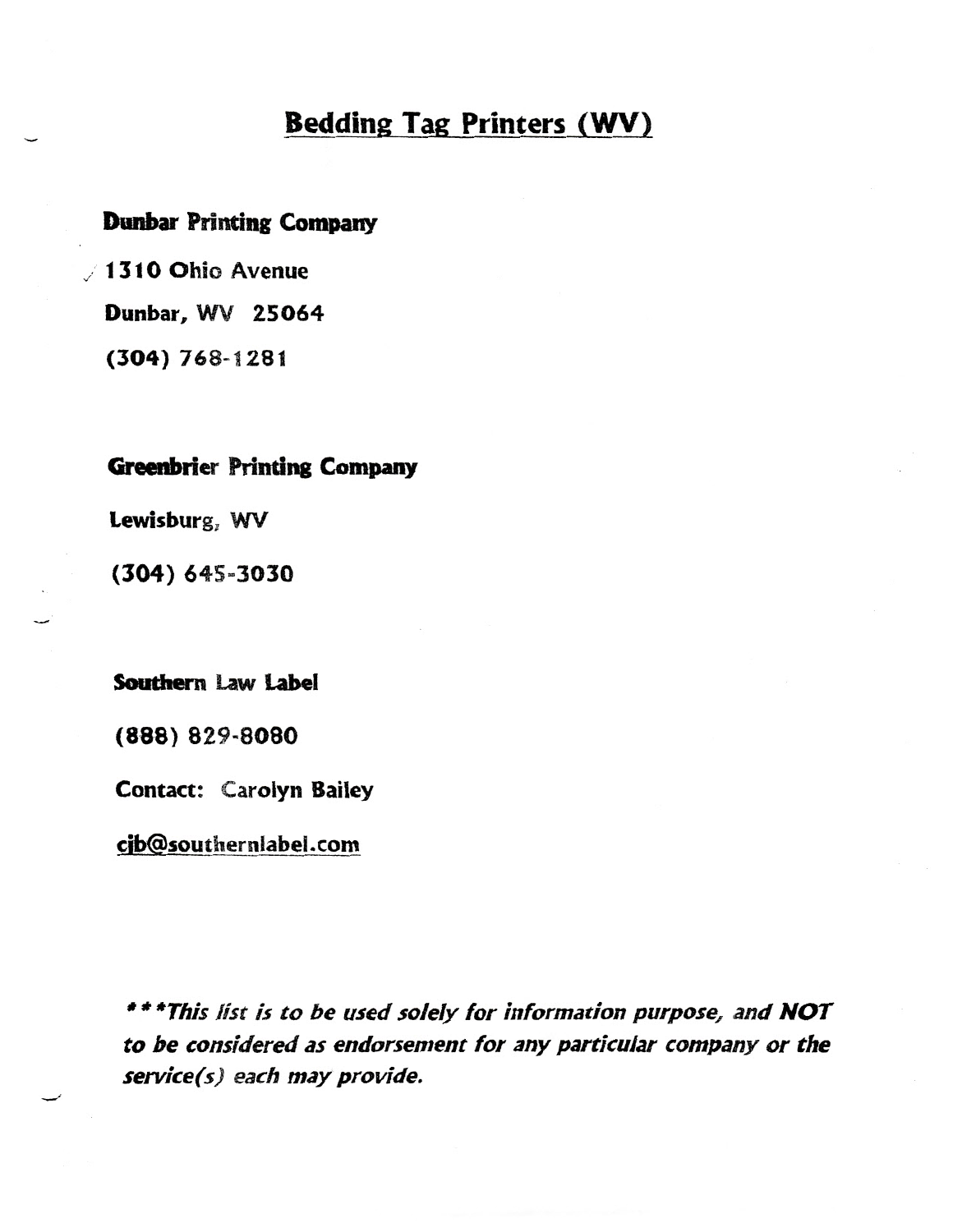#### **APPENDIX A**

#### **BEDDING AND UPHOLSTERY WHITE SAMPLE TAG / LABEL**

#### **ALL NEW MATERIAL**

| STITCHING AREA                                                                                                             |
|----------------------------------------------------------------------------------------------------------------------------|
| UNDER PENALTY OF LAW THIS TAG<br>SHALL NOT BE REMOVED EXCEPT BY THE<br><b>CONSUMER</b>                                     |
| ALL NEW MATERIAL<br><b>CONSISTING OF:</b>                                                                                  |
| <b>CONTENTS STERILIZED</b>                                                                                                 |
| REGISTRATION#:                                                                                                             |
| CERTIFICATION IS MADE BY THE<br>MANUFACTURER THAT THE MATERIALS IN THIS<br>ARTICLE ARE DESCRIBED IN ACCORDANCE<br>WITH LAW |
| NAME AND ADDRESS OF MANUFACTURER,                                                                                          |
| OPTIONAL INFORMATION                                                                                                       |
| DATE OF DELIVERY-<br><b>FINISHED SIZE</b><br><b>AND/OR WEIGHT:</b><br>FEDERAL RN #:<br><b>MADE IN:</b>                     |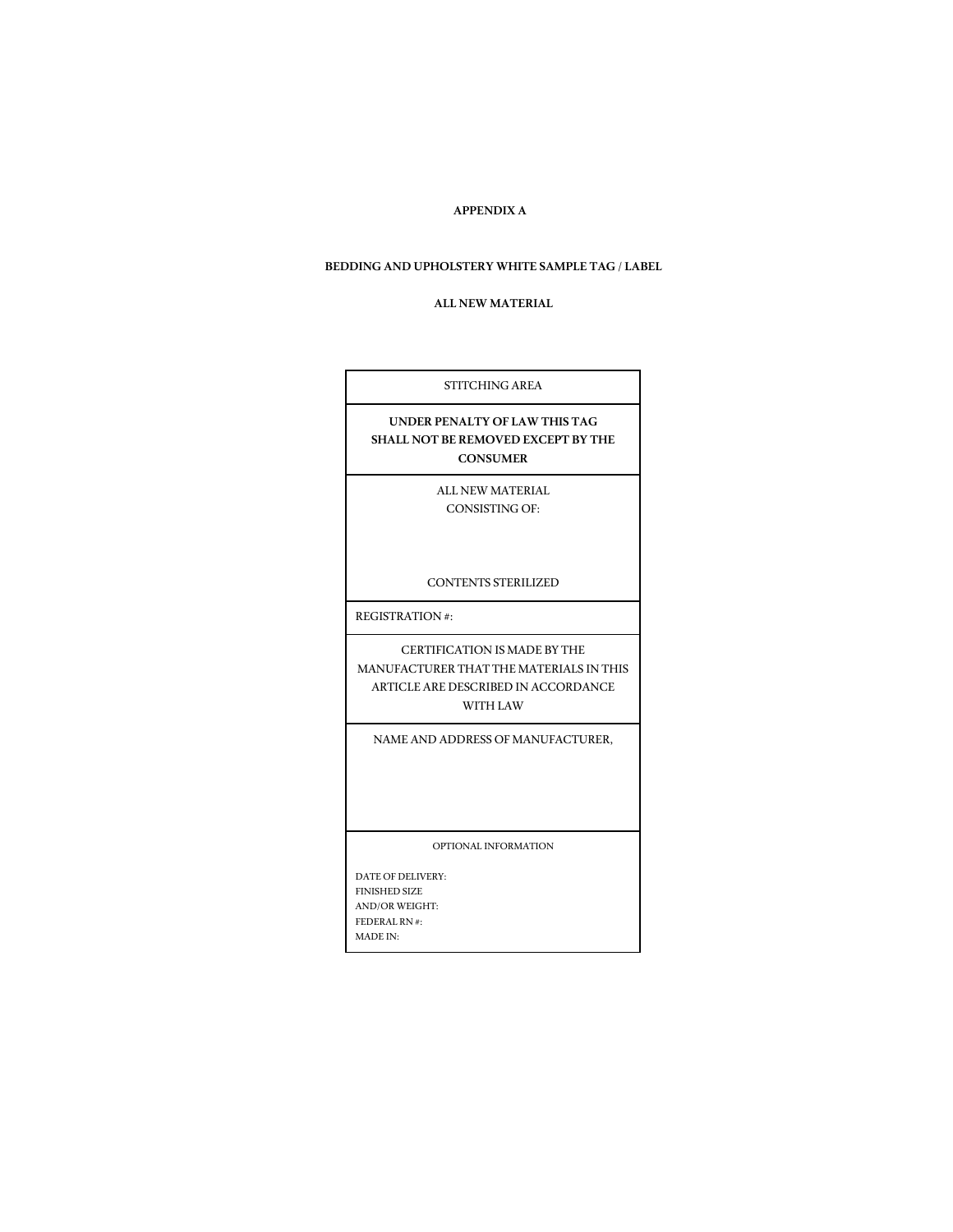#### **APPENDIX B**

#### **BEDDING AND UPHOLSTERY LIGHT YELLOW SAMPLE TAG / LABEL**

#### **SECONDHAND MATERIAL**

#### **RENOVATED OR REMADE -STERILIZED**

| <b>STITCHING AREA</b>                                                                                             |
|-------------------------------------------------------------------------------------------------------------------|
| <b>UNDER PENALTY OF LAW THIS TAG</b><br><b>SHALL NOT BE REMOVED EXCEPT BY THE</b><br><b>CONSUMER</b>              |
| <b>THIS ARTICLE HAS BEEN RENOVATED BY</b><br>ADDING THE FOLLOWING MATERIALS                                       |
| OR                                                                                                                |
| <b>NO MATERIALS ADDED</b>                                                                                         |
| <b>STERILIZATION PERMIT #: WV</b>                                                                                 |
| $REGISTRATION +$                                                                                                  |
| <b>CERTIFICATION IS MADE THAT THE MATERIALS</b><br>IN THIS ARTICLE ARE DESCRIBED IN<br><b>ACCORDANCE WITH LAW</b> |
| <b>DATE STERILIZED</b>                                                                                            |
| <b>NAME AND ADDRESS OF RENOVATOR OR</b><br><b>REMAKER</b>                                                         |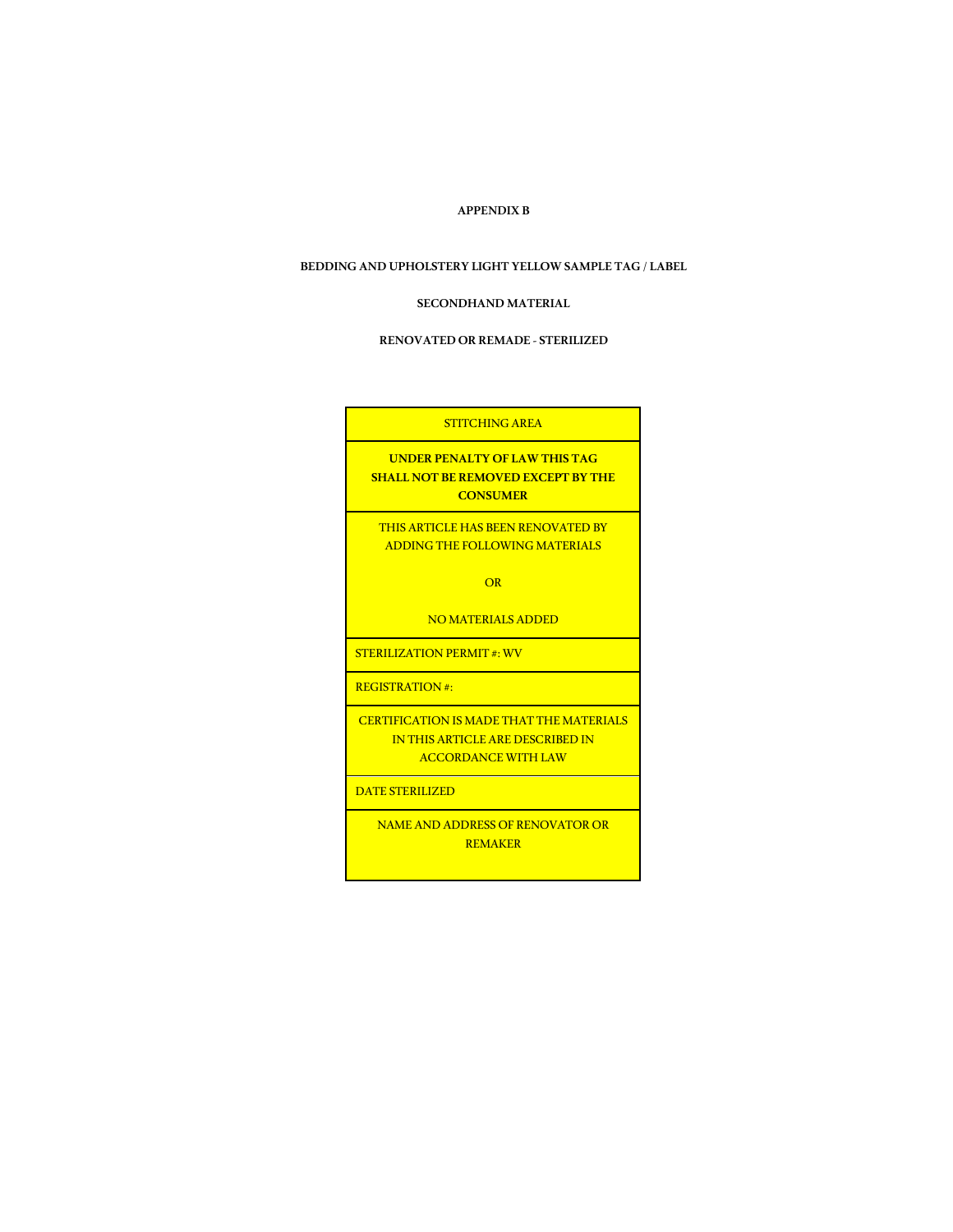#### **APPENDIX C**

#### **BEDDING AND UPHOLSTERY LIGHT YELLOW SAMPLE TAG / LABEL**

#### **RENOVATED OR REMADE FOR A SPECIFIC OWNER**

 **NOT TO BE SOLD**

#### STITCHING AREA

**UNDER PENALTY OF LAW THIS TAG SHALL NOT BE REMOVED EXCEPT BY THE CONSUMER**

THIS ARTICLE HAS BEEN RENOVATED BY ADDING THE FOLLOWING MATERIALS

**OR** 

NO MATERIALS ADDED

STERILIZATION PERMIT #: WV

REGISTRATION #:

CERTIFICATION IS MADE THAT THE MATERIALS IN THIS ARTICLE ARE DESCRIBED IN ACCORDANCE WITH LAW

**NOT FOR SALE TO THE GENERAL PUBLIC** NAME AND ADDRESS OF OWNER

DATE STERILIZED:

CONTENTS NOT STERILIZED:

NAME AND ADDRESS OF REMAKER OR RENOVATOR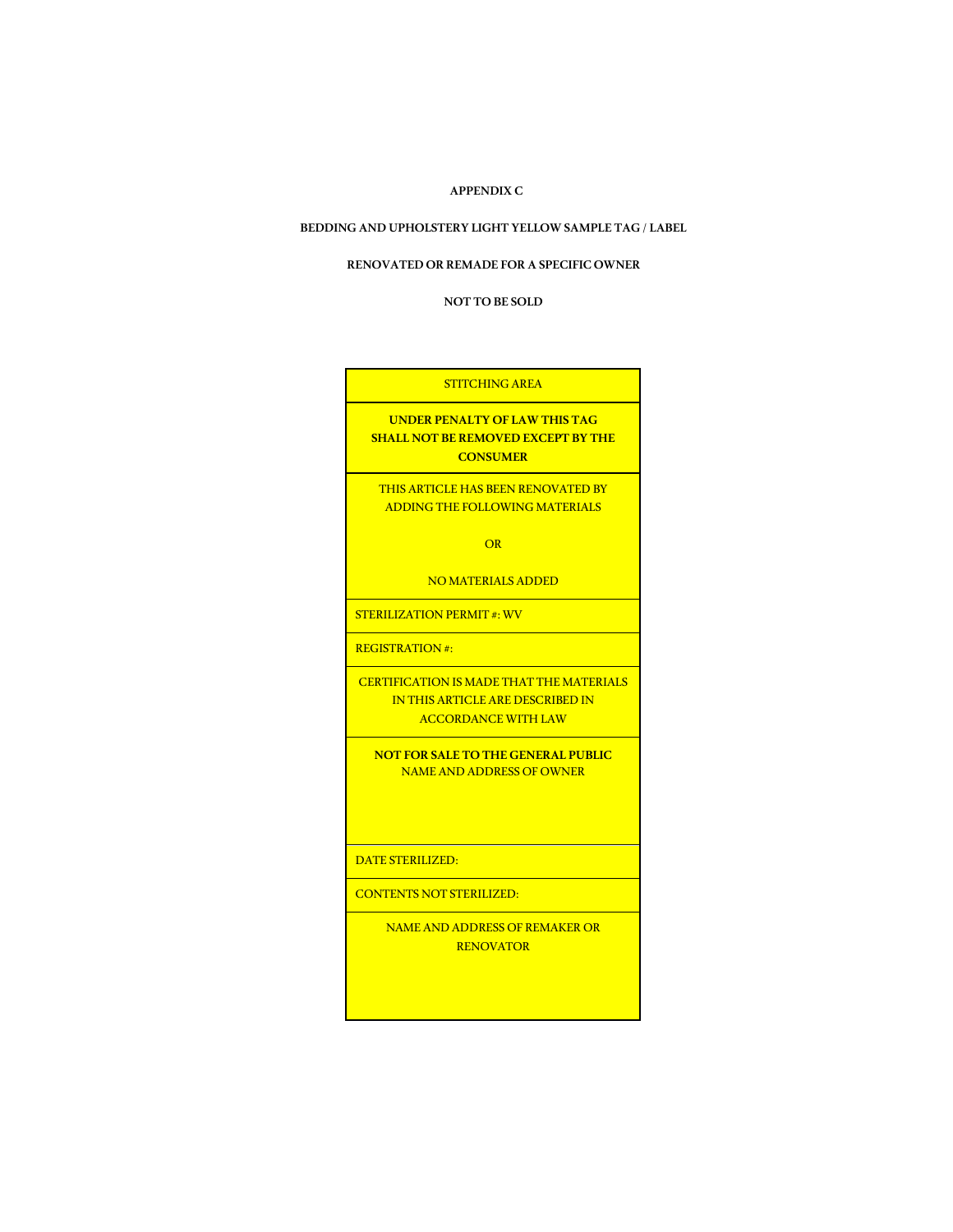#### **APPENDIX D**

#### **BEDDING AND UPHOLSTERY DARK YELLOW SAMPLE TAG / LABEL**

#### **SECONDHAND CONTENTS - CONTENTS UNKNOWN**

 **NOT STERILIZED**

STITCHING AREA **UNDER PENALTY OF LAW THIS TAG SHALL NOT BE REMOVED EXCEPT BY THE CONSUMER SECONDHAND CONTENTS UNKNOWN NOT STERILIZED** REGISTRATION #: CERTIFICATION IS MADE THAT THE MATERIALS IN THIS ARTICLE ARE DESCRIBED IN ACCORDANCE WITH LAW NAME AND ADDRESS OF VENDOR SOLD BY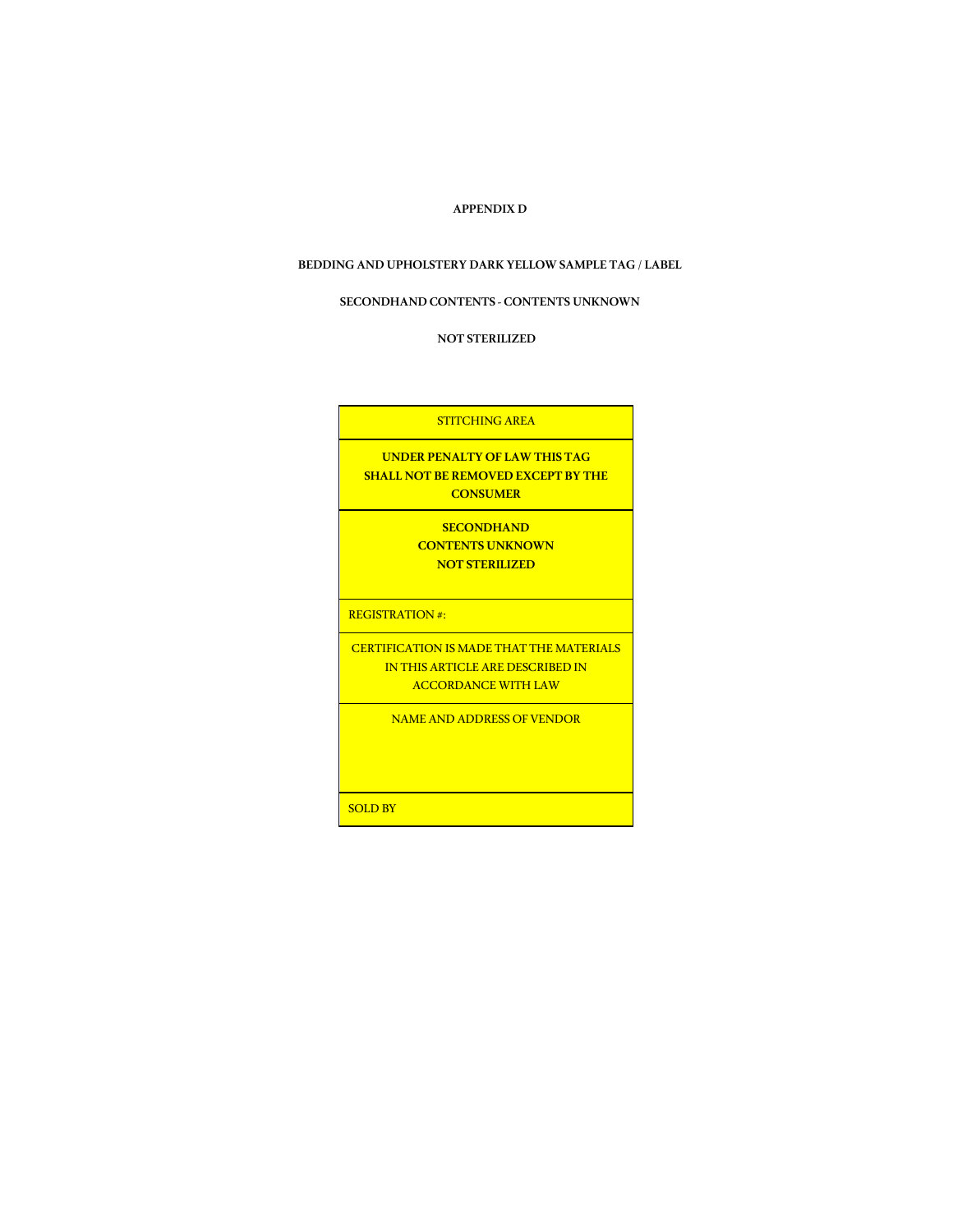#### **APPENDIX E**

#### **BEDDING AND UPHOLSTERY DARK YELLOW SAMPLE TAG / LABEL**

#### **SECONDHAND CONTENTS - CONTENTS UNKNOWN**

 **STERILIZED**

STITCHING AREA **UNDER PENALTY OF LAW THIS TAG SHALL NOT BE REMOVED EXCEPT BY THE CONSUMER SECONDHAND CONTENTS UNKNOWN STERILIZED** STERILIZATION PERMIT #: DATE STERILIZED: CERTIFICATION IS MADE THAT THE MATERIALS IN THIS ARTICLE ARE DESCRIBED IN ACCORDANCE WITH LAW NAME AND ADDRESS OF STERILIZER SOLD BY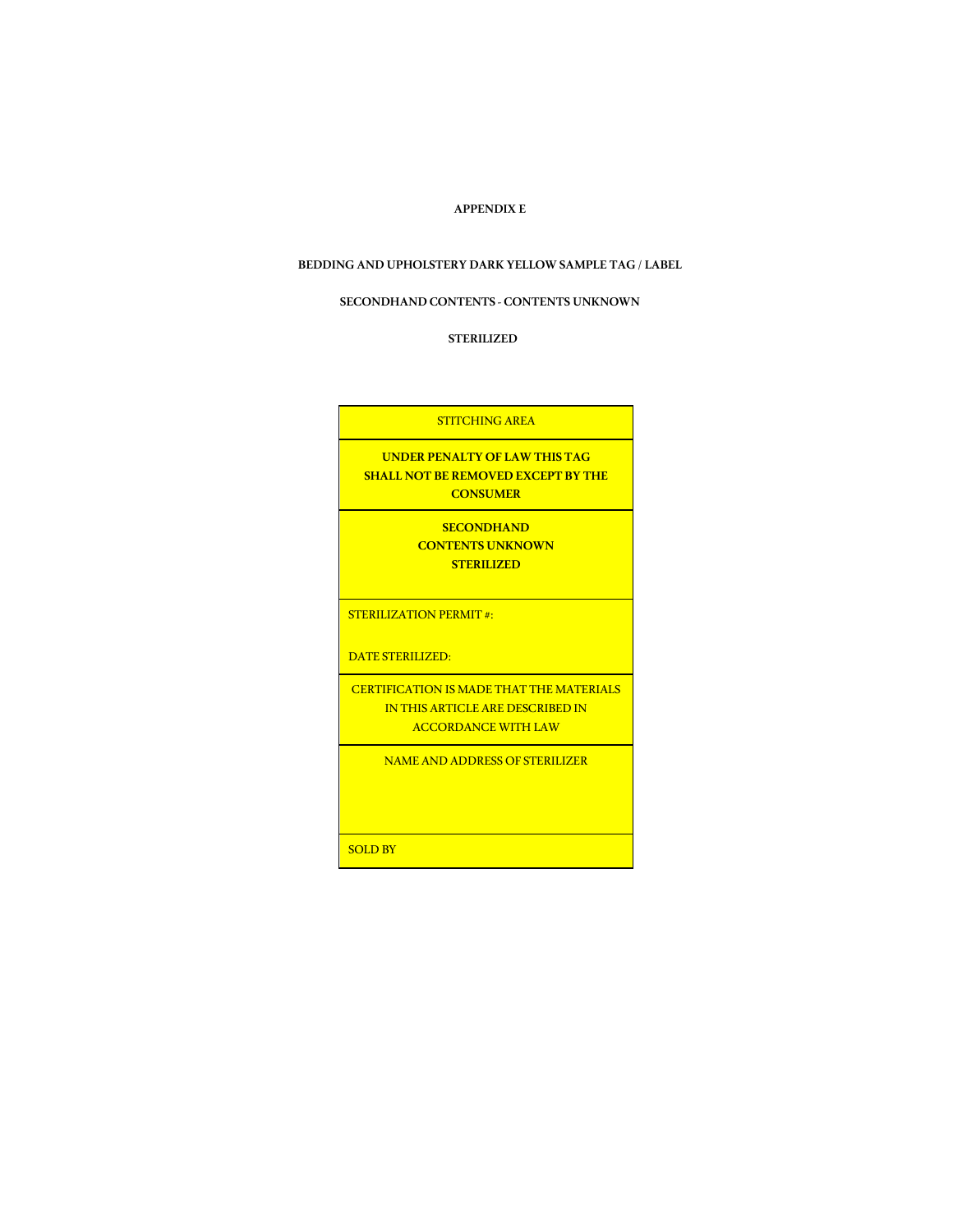#### **APPENDIX F**

#### **BEDDING AND UPHOLSTERY RED SAMPLE TAG / LABEL**

#### **CONTENTS DECLARED UNCLEAN**

# **STITCHING AREA**

**Contract Contract Contract** 

**UNDER PENALTY OF LAW THIS TAG SHALL NOT BE REMOVED**

THIS ARTICLE OR MATERIAL HAS BEEN PLACED OFF-SALE BY THE COMMISSIONER OF THE WEST VIRGINIA DIVISION OF LABOR

<u> 1980 - Jan Samuel Barbara, martin a shekara tsara 1980 - An tsara 1980 - An tsara 1980 - An tsara 1980 - An t</u> **SPECIAL NOTES:**

**THIS ARTICLE HAS BEEN DECLARED "UNCLEAN"**

NAME AND ADDRESS OF LOCATION WHERE PLACED OFF-SALE